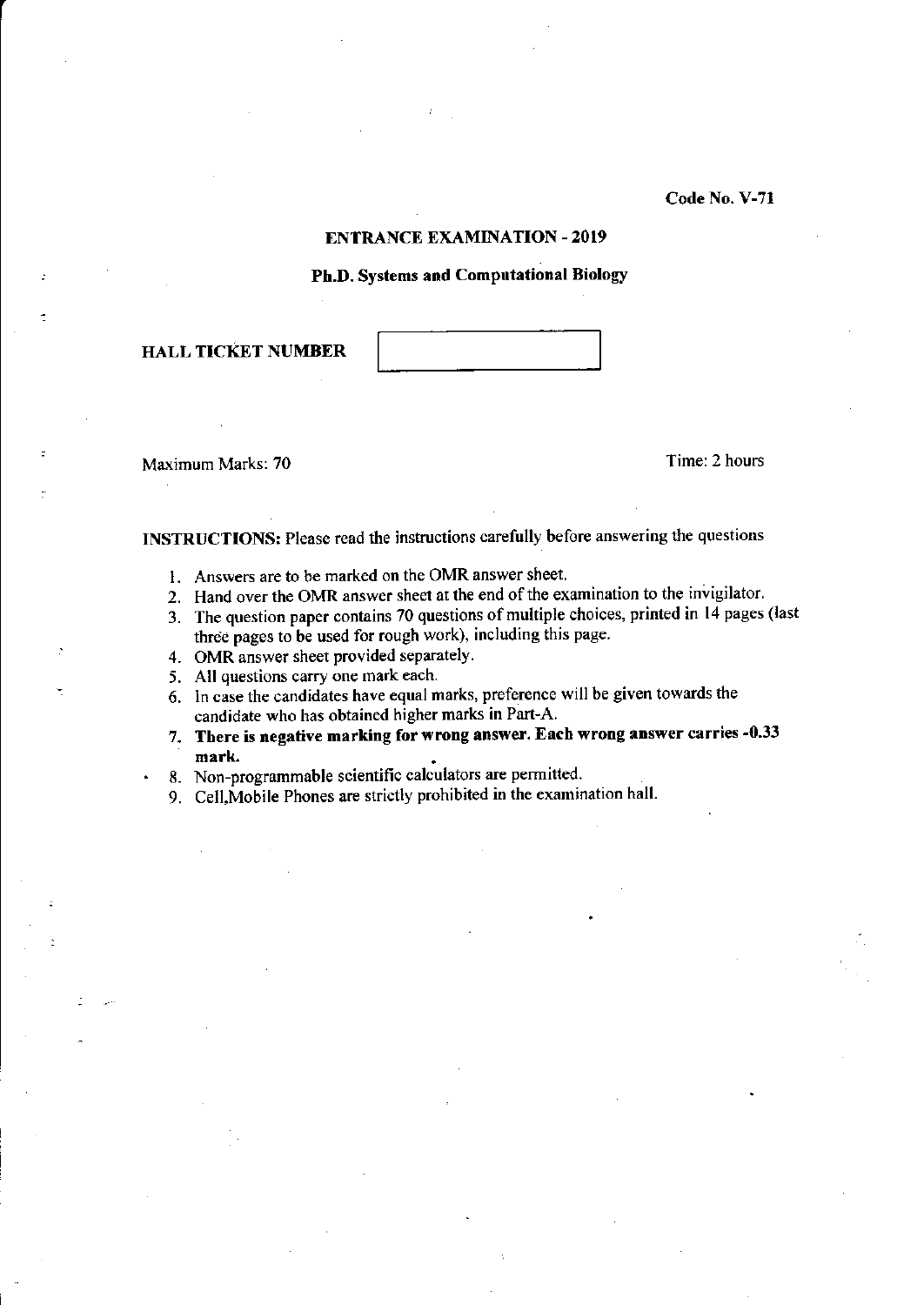#### PART-A

- 1. If N = { Ni:  $1 \le Ni \le 10$ } is a set of integers and P is a set of prime numbers then the set  $X = P \cap N$  is:
	- A. {1, 2, 3, 4, 5, 6, 10} B.  $\{1, 2, 3, 5, 7\}$ C.  $\{2, 4, 6, 8, 10\}$ D.  $\{3, 5, 7\}$
- 2. A survey conducted in the beginning of 1980 revealed that a Tiger-reserve forest near Hyderabad had 100 tigers and another survey conducted in the year 1987 revealed that the Tiger population has doubled. If this is so, at what rate (approximately), in terms of %, the population of the Tigers was growing every year?
	- A. 5% B. 25%  $C. 20%$ D. 10%
- 3. "X" and "Y" bought two pieces of adjacent lands whose total area is 1000 mt<sup>2</sup>. If the piece of land bought by "X" is 1/4 the total area of the two pieces of lands, what is the area of the land bought by "Y?
	- A.  $750 \text{ m}t^2$  $B. 500$  mt<sup>2</sup> C.  $450 \text{ mt}^2$  $D. 300$  mt<sup>2</sup>
- . 4. Let us say vesterday you bought "X" number of Mangoes by paying Rs.700/-(Rupees Seven Hundred Only). After eating two, you gave 1/3 of the remaining Mangoes to your friend. After eating another Mango, you gave one third of the remaining Mangoes to another friend and were left with 14 Mangoes. Given these data, calculate at what rate (i.e, price/Mango) you bought the Mangoes.
	- A. Rs. 23
	- **B.** Rs. 15
	- C. Rs. 20
	- D. Rs. 25
	- 5. If you travel 4 kms north, then 3 kms north-east, then 4 kms south-east finally 4 kms south. How many kms would you be from your starting place, considering the least distance?
		- A. one
		- B. two
		- C. three
		- D. five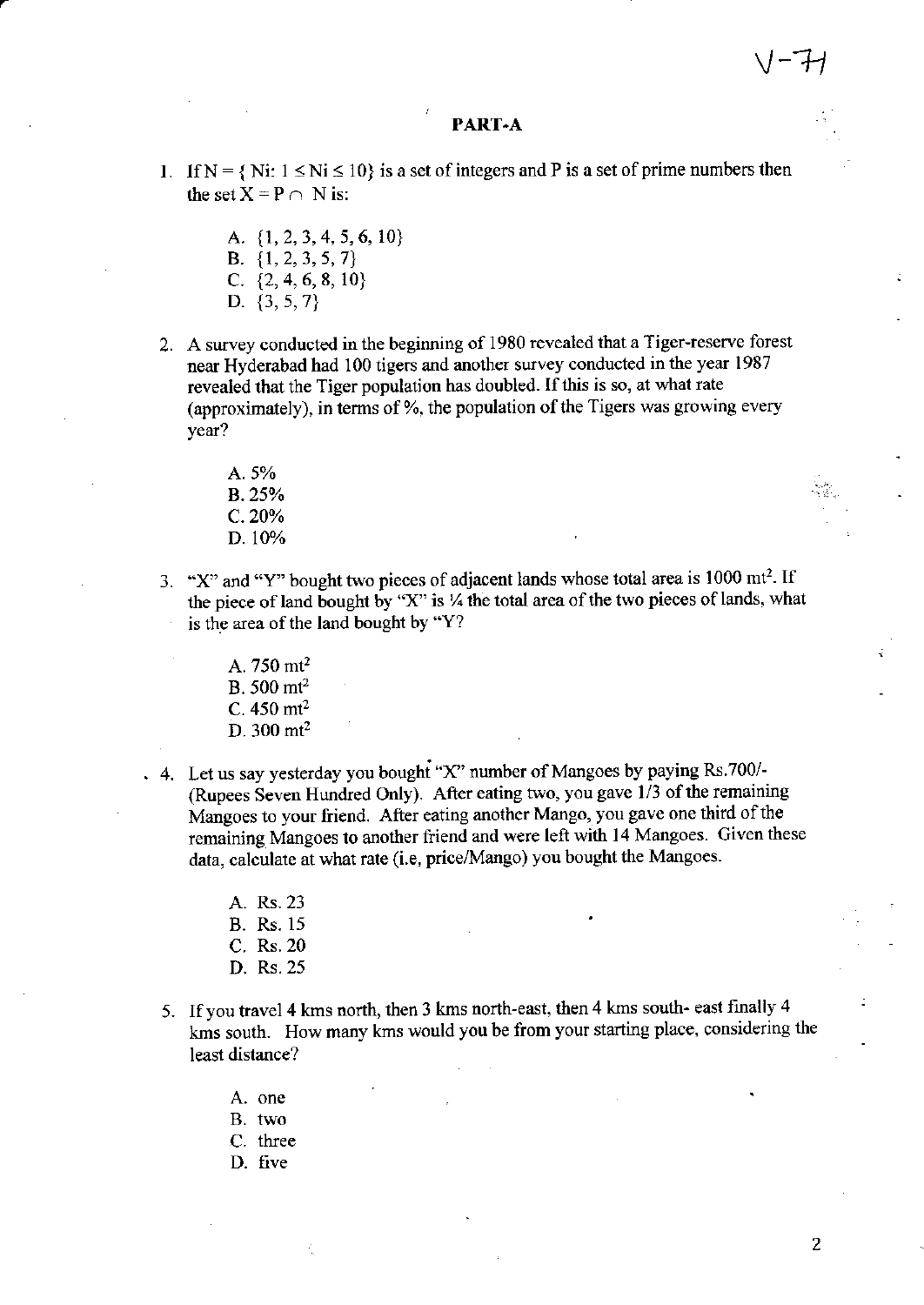- 6.  $\frac{1}{\sqrt{1-\frac{1}{\sqrt{1-\frac{1}{\sqrt{1-\frac{1}{\sqrt{1-\frac{1}{\sqrt{1-\frac{1}{\sqrt{1-\frac{1}{\sqrt{1-\frac{1}{\sqrt{1-\frac{1}{\sqrt{1-\frac{1}{\sqrt{1-\frac{1}{\sqrt{1-\frac{1}{\sqrt{1-\frac{1}{\sqrt{1-\frac{1}{\sqrt{1-\frac{1}{\sqrt{1-\frac{1}{\sqrt{1-\frac{1}{\sqrt{1-\frac{1}{\sqrt{1-\frac{1}{\sqrt{1-\frac{1}{\sqrt{1-\frac{1}{\sqrt{1-\frac{1}{\sqrt{1-\frac{1}{\sqrt{1-\frac{1}{\sqrt{1-\$ uniform motion in a straight line, unless that state is changed by an external force.
	- A. Inertia
	- B. Potential
	- C. Friction
	- D. Reaction
- 7. The energy possessed by a physical body by virtue of its position or its configuration is referred to as \_\_\_\_ energy
	- A. Kinetic
	- B. Sound
	- C. Thermal
	- D. Potential
- 8. The units of distances used typically for describing separation of atoms and separation of the astronomical bodies such as stars are \_\_\_\_\_ and \_\_\_\_\_\_ respectively
	- A. Nanometers and light years
	- B. Meters and kilometres
	- C. Light years and nanometers
	- D. Nanometers and kilometres
- 9. In a lamp oil raises up the wick due to  $\frac{1}{\sqrt{2\pi}}$ 
	- A. The viscosity of the oil
	- B. Capillary effect
	- C. Hydrophobic nature of the oil
	- D. Volatile nature of the oil
- 10. The colors exhibited by thin oil layers formed on a water when a bright light is flashed is due to \_\_\_\_\_\_
	- A. Diffraction
	- B. Interference
	- C. Dispersion
	- D. Polarization
- 11. When a drop of water placed on a glass spreads out to form a thin film whereas a drop of mercury when placed on the same glass does not spread out like water because
	- A. Cohesion of mercury is greater than its adhesion with glass
	- B. Mercury is metal whereas water is liquid
	- C. Density of mercury is greater than water
	- D. Cohesion of water is greater than mercury

l-rt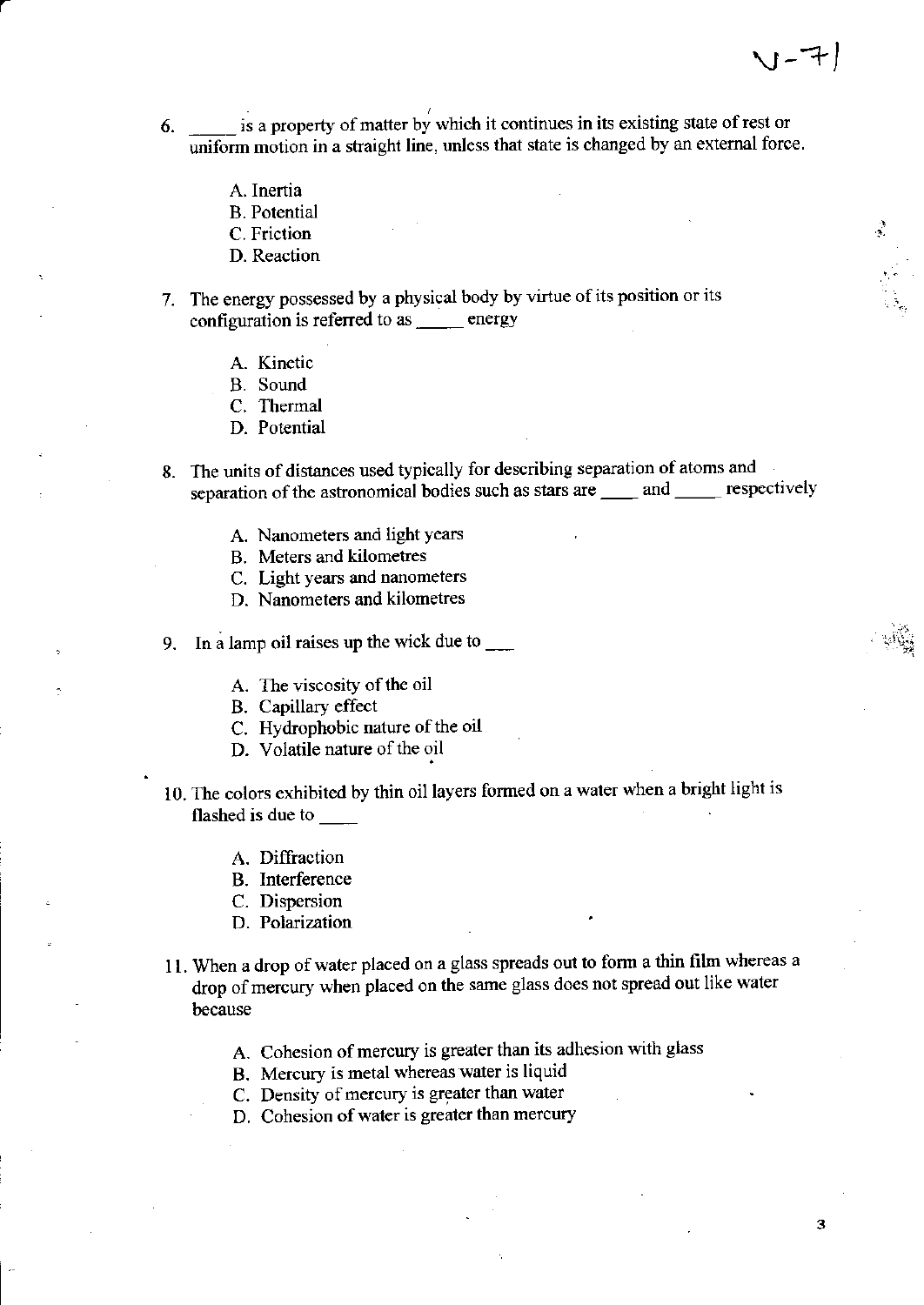- 12. When an iron rod is heated up to its red-hot temperature and allowed to cool, it is observed that the rate of initial cooling is \_\_\_\_\_\_ to its temperature
	- A. Directly proportional
	- B. Indirectly proportional
	- C. Not related
		- D. Equal
- 13. When fighter airplane is flying from one end of the horizon to the other end in the sky you hear thundering sound and this varying pitch of sound is explained by
	- A. The Newton's laws of motion
	- B. The Archimedes principle
	- C. The Raman effect
	- D. The Doppler effect
- 14. Srijani was four year old girl when her brother's age was half her age. What would be Srijani's age when she is 1.25 times the age of her brother?
	- A.9 8.7 c. 10 D. l1

15. How many integers satisfy  $|x-3| \leq 5$ ?

A. ll B.0 C. An infinite number D.9

16. How many roots exist for a function  $y = f(x)$  as described by the following graph?



4

 $V - 7$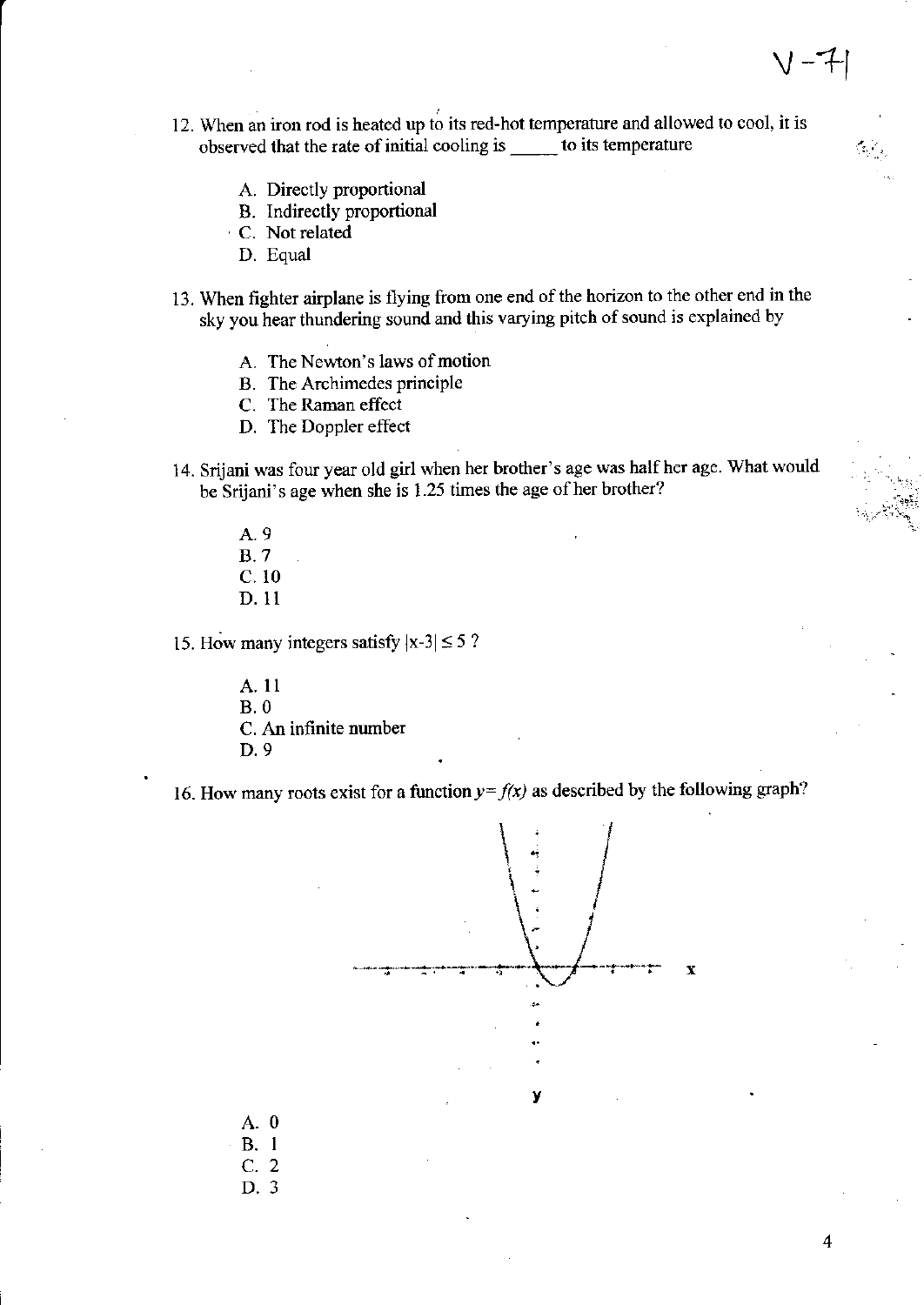17. The value of the angle  $\theta$  if L = 2r is radians



18. A mammalian cell double stranded DNA of 2.4 meters duplicates in 4 hrs. If it duplicates at the rate of 10 micrometer/min, how many origins of replication are there in that DNA?

 $V-1$ 

5

- A. <sup>1000</sup> B. <sup>100</sup> c. <sup>10</sup>
- .D. I
- <sup>1</sup>9. What is the expected incidence of affected homozygous females given the following data: a) a X-linked recessive disorder is in Hardy-Weinberg equilibrium and b) the incidence in males is 1 in 100?
	- A. I in <sup>1000</sup>
	- B. I in <sup>4000</sup>
	- C. I in <sup>10000</sup>
	- D. I in 40000
- 20. The alternative hypothesis in a statistical test is that more than 10% of a population is left-handed. The  $p$ -value for the test is calculated to be 0.25. Which statement is correct?
	- A. We can accept that more than 10% of the population is left-handed.
	- B. We can reject that more than 25yo of the population is left-handed.
	- C. We can accept that exactly 25% of the population is left-handed.
	- D. We can reject that more than 10% of the population is left-handed.

#### 21. Range of correlation coefficient is

A.  $0$  to  $+1$ B. -l to +1 C.  $-1$  to  $0$ D. None of the above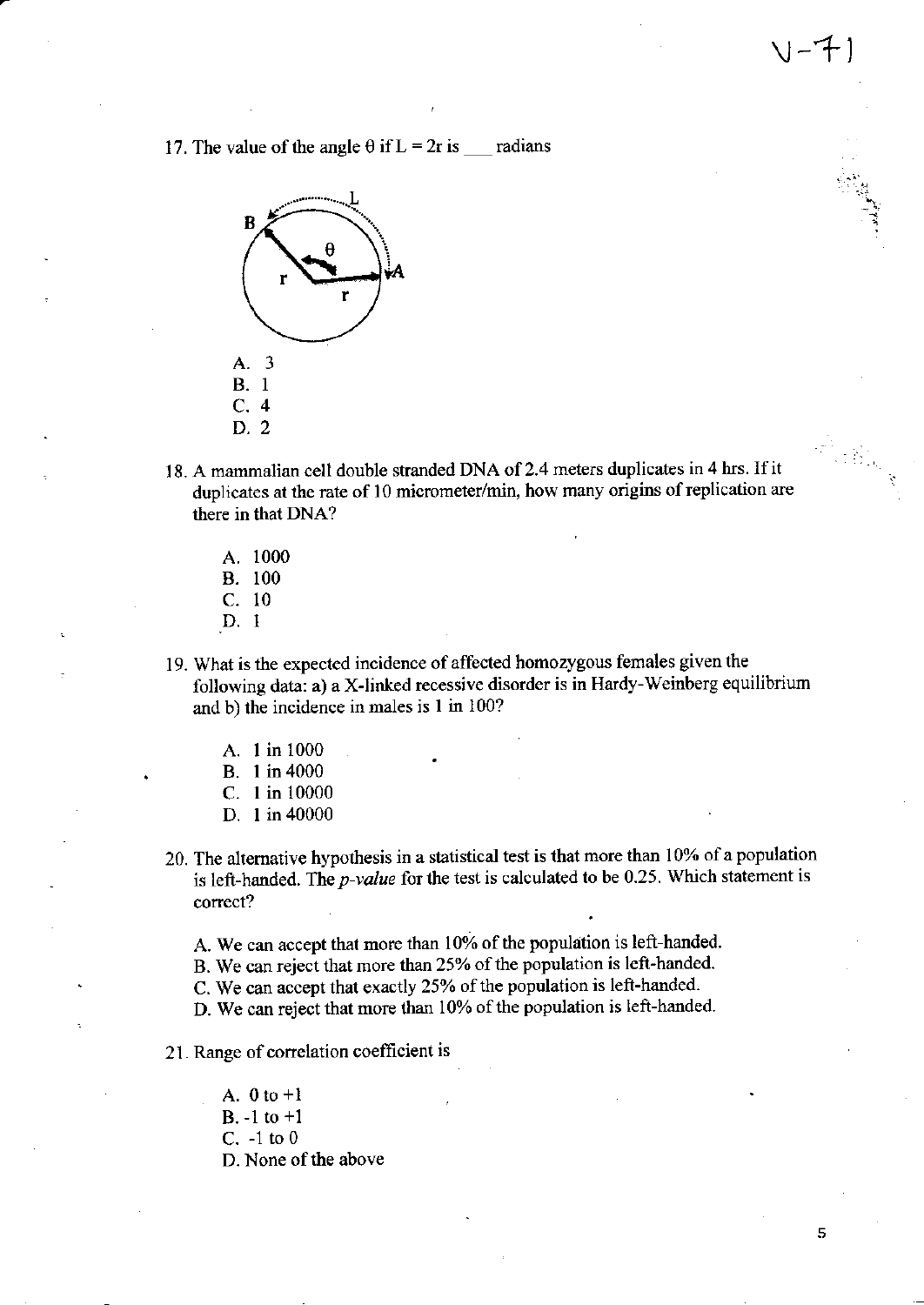- 22. Given the four letters alphabet of DNA (i.e., the four nucleotides A, T, C and G), if you are asked to generate oligomers of size five, how many oligomers would you generate?
	- A. 1024

**B.** 20

- C. 625
- D. 120
- 23. For measurement of central tendency of a skewed data (with non-parametric distribution), which measure should be preferred when some outliers are present in the data?
	- A. median

B. mean

C. mode

D. (maximum value - minimum value) / 2

24. The gloves size of 12 cricket players of a class are 7, 8, 6, 8, 9, 6, 7, 8, 6, 9, 7, 8. Out of the following, which glove size will fit the most number of people?

- A. 7 **B.** 6  $C.8$
- $D.9$

25. If today is Tuesday, after 62 days it will be?

A. Sunday **B.** Monday C. Tuesday D. Friday

26. Complete the series 2, 5, 9, 19, 37,

A. 76 **B.74**  $C.75$ D. None of these

27. A candidate who scores 30% fails by 5 marks, while another candidate who scores 40% marks gets 10 more than minimum passing marks. The minimum marks required to pass are:

A. 50 **B.100**  $C.45$ D. 150

6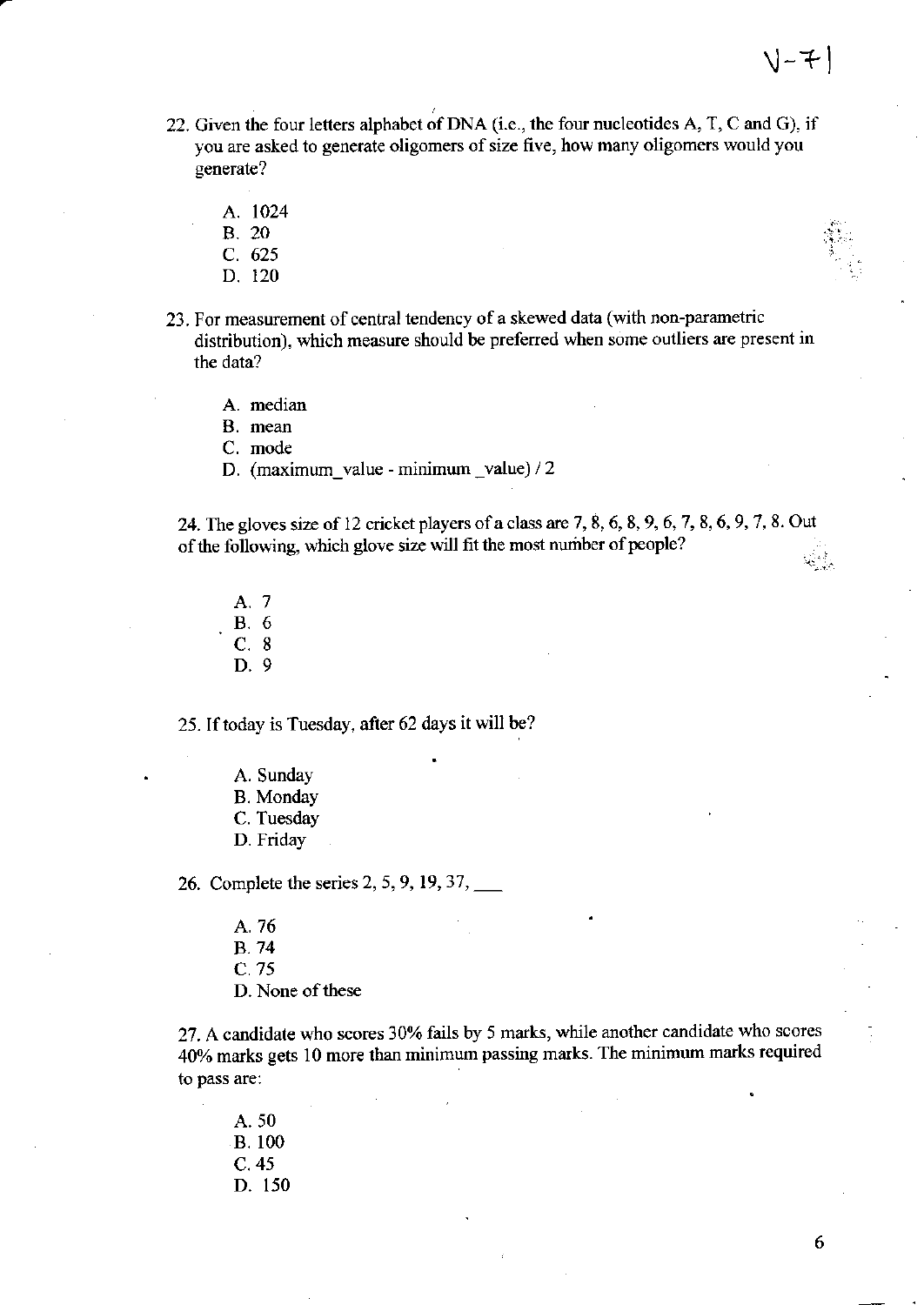28. Worker A can do ajob in l2 days and worker B can do the samejob in l0 days. With the help of worker C they can do the same job in 4 days. In how many days C alone can do this job?

A. 15 days B. l4 days C. 13 days D. 12 days

29. The base thymine of the DNA of the fungus *Agaricus aff.* Augustus forms 20% of its composition. Which of the following is the most likely base composition of the genome?

A.  $A = 30\%$ ,  $G = 30\%$  and C=20% B.  $A = 20\%$ ,  $G = 20\%$  and  $C = 30\%$ C. A = 20%, G = 30 % and C = 30% D. A = 30 %, G = 20 % and C=30%

30. A population of cells grown in adherent culture contains 0.4 mg protein per  $10^6$  cells. Actin comprises 4.5 % of the total protein. Given the  $M<sub>r</sub>$  of actin is 42,000 and Avogadro's number is  $6.02 \times 10^{23}$ , which of the following equals the mean number of actin molecules per cell?

- A.  $2.58 \times 10^{14}$  actin molecules
- B.  $2.58 \times 10^{11}$  actin molecules
- C.  $2.58 \times 10^8$  actin molecules
- D.  $2.58 \times 10^{10}$  actin molecules

31. If  $pK_1 = 2.34$  and  $pK_2 = 9.60$ , then the isoelectric point pl is

- A.5.87
- B. 5.97
- c.3.67
- D. 11.94

32. In 2019 Nobel prize was given to two scientists for their discovery of cancer therapy by inhibition of negative immune regulation. The scientists are

- A. James P. Allison and Tasuku Honjo
- B. Michael W. Young, Michael Rosbash
- C. Yoshinori Ohsumi and Susumu Tonegawa
- D. william C. Campbell. Satoshi Omura

33. In an ideal gas equation  $pV = nRT$ , n stands for

A. Number of gas molecules.

- B. Avagadro number of gas molecules.
- C. Equilibrium constant of the reaction.
- D. Number of moles of the gas in question.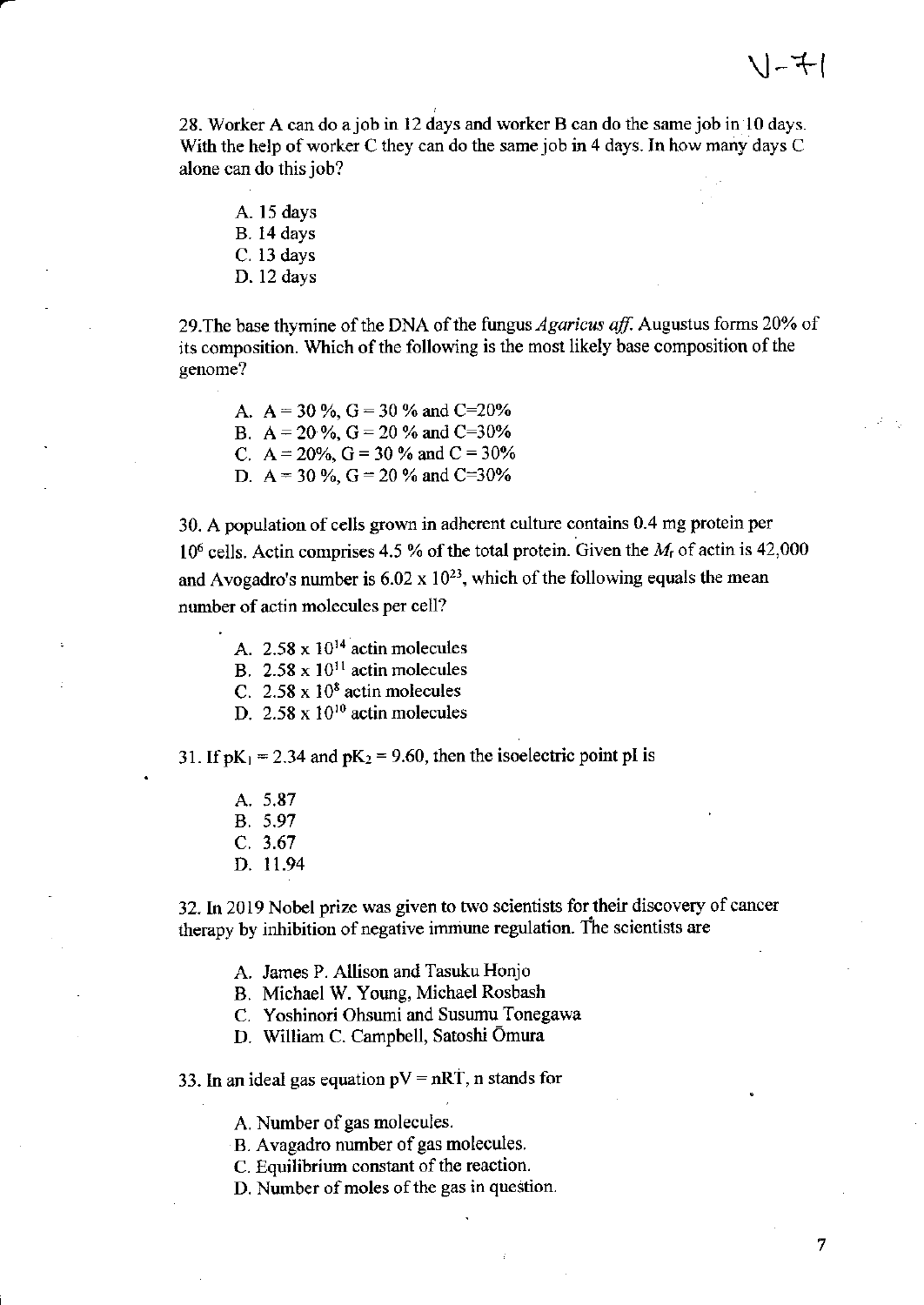- A. phenol has a very high pKa compared to alcohol
- B. alcohol has a very high pka compared to phenol
- C. pka for both are approximately same it's the pH which is different for the two
- D. Alcohol is equally corrosive just that we don't see the corrosive effect obviously

35. Which of the following is TRUE ?

- A. Reversible reactions are always teversible on their own
- B. Reversible reaction must be forced to undergo the forward reaction
- C. In a reversible reaction, products can react to form reactants

D. A reversible reaction always goes to completion

u:+l

2020)<br>2020 - Carl Carl Carl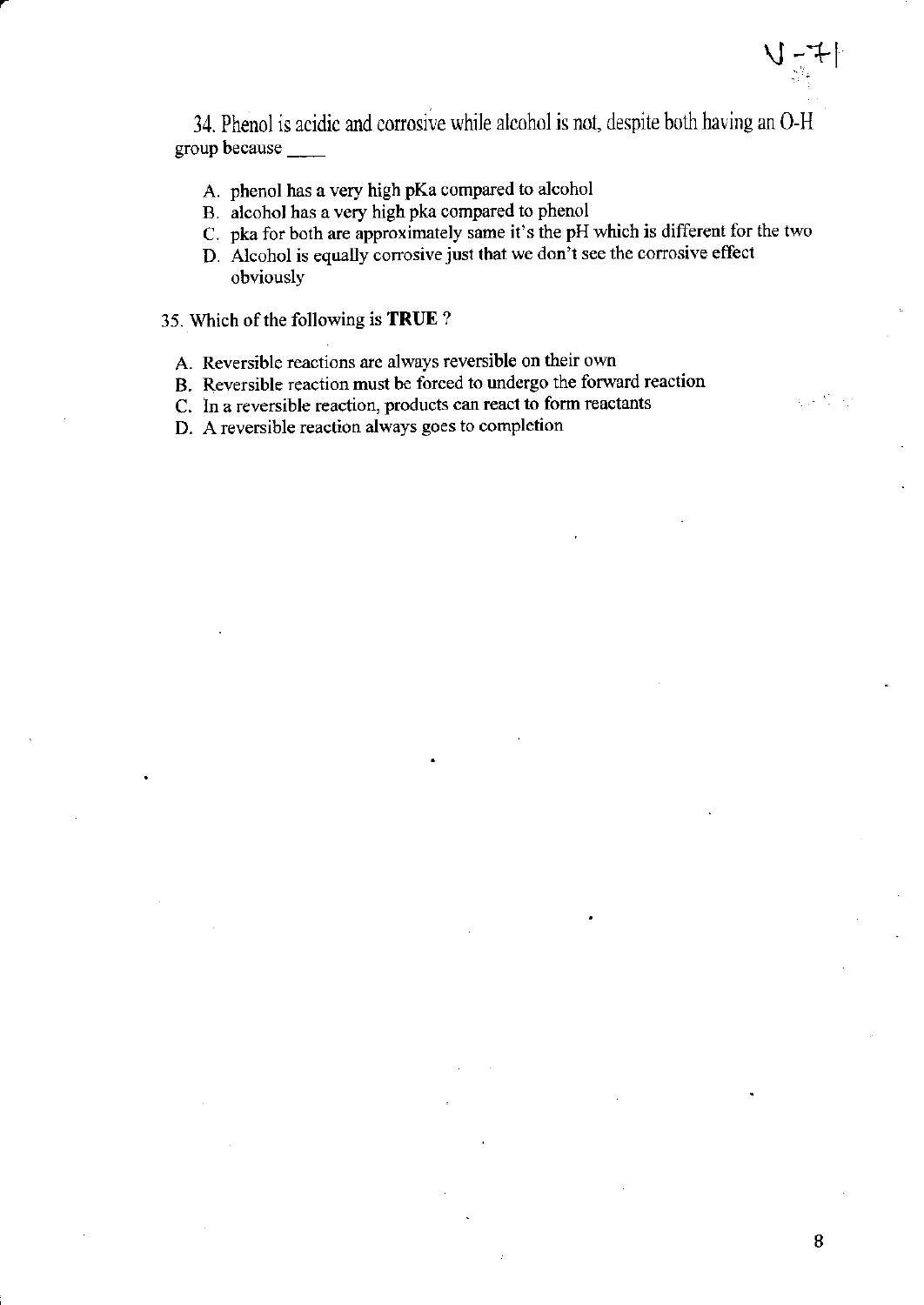#### PART-B

36. "Once a gap, always a gap" in the alignment is observed in

- A. Progressive multiple sequence alignment method
- B. Needleman & Wunsch method
- C. Smith & Watemann method
- D. Heuristic method such as BLAST

37. The approach that can be used to predict the 3D structure of a protein with no template is

- A. homology modeling
- B. comparative modeling
- C. fold recognition
- D. ab initio modeling

38. In Ramachandran plot for L-residues, which is quadrant is completely disallowed?

A.  $-180^{\circ} \le \phi \le 0^{\circ}$ ;  $+180^{\circ} \le \psi \le 0^{\circ}$ B.  $-180^{\circ} \le \phi \le 0^{\circ}$ ;  $-180^{\circ} \le \psi \le 0^{\circ}$ C.  $+180^{\circ} \leq \phi \leq 0^{\circ}$ ;  $+180^{\circ} \leq \psi \leq 0^{\circ}$ D.  $+180^{\circ} \leq \phi \leq 0^{\circ}$ ;  $-180^{\circ} \leq \psi \leq 0^{\circ}$ 

39. Your lab partner is using BLAST, and the E value of the best hit is 10. This means that

A. he has found 10 proteins in the database that have the same sequence as his protein.

B. the chance that these similarities arose due to chance is one in  $10^{\wedge}10$ .

C. there would be l0 matches with same alignment score in a database by chance alone.

. D. the match in amino acid sequences is perfect, except for the amino acids at <sup>10</sup> positions.

40. "Six degrees of separation" in Network Biology means

A. There are few nodes with less than six degree and many nodes witi degree greater than six

B. The average degree of nodes in a network is six

C- Any node can be reached from any other node with a six or less than six intermediate nodes

D. Any node can be reached from any other node with a six or more than six intermediate nodes

41. tBLAST X program is used for searching \_\_\_

.<br>A. translated DNA sequence against DNA database

B. translated DNA sequence against translated DNA database

C. Protein sequences against protein database

D. DNA sequence against translated DNA database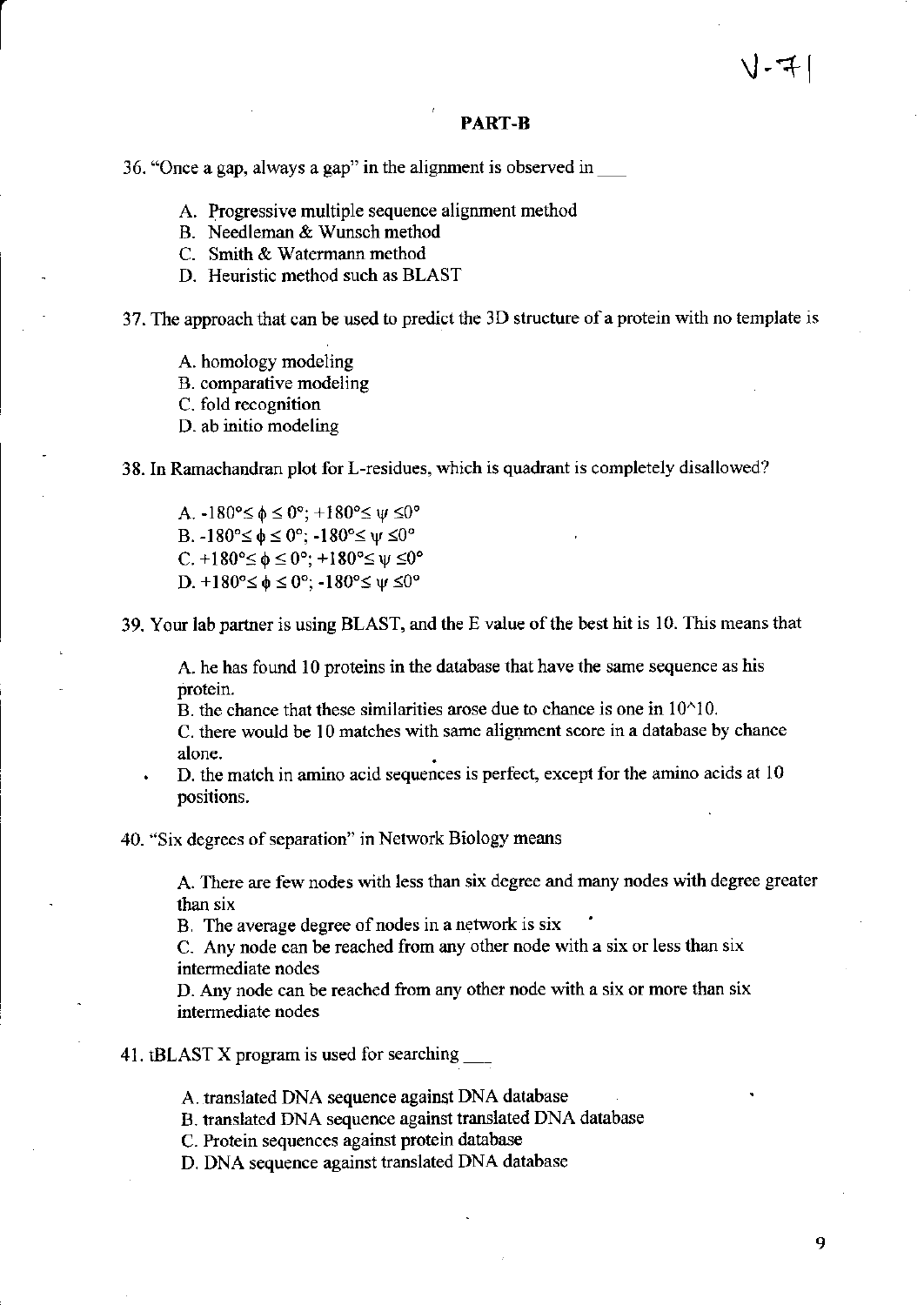#### 42. Dcndrogram shows

- A. Pair-wise alignment
- B. Phylogenetic relationship
- C. DNA Barcoding
- D. Structure database
- .13. Overfitting in Machine leaming
	- A. Model works well with training dataset but doesn't work with test set
	- B. Occurs because of too many parameters
	- C. Occurs because of imbalanced taining dataset
	- D. All of the above

44. Which of the following is NOT a Machine leaming method

- A. Neural Networks
- B. Receiver Openting Characteristics
- C. Decision Trees
- D. Support Vector Machine

45. Semi-independent folding units in proteins are referred to as

- A. Oligomers
- B. Domains
- C. Active site
- D. Subunits

46. Approximately, <u>amino acid residues are there in one turn of an  $\alpha$  helix</u>

- A. I
- 8.2
- c.4
- D.5.

47. The length of the largest of all the shortest paths of a network is

- A. Clustering Coefficient
- B. Network Diameter
- C. Network Radius
- D. Betweenness

48. One PAM distance between two protein homologs is

- A. 1 accepted mutation per residue
- B. 1 accepted mutation per 10 residues
- C. I accepted mutation per l00 residues
- D. I accepted mutation per 1000 residues

<sup>v</sup>-+l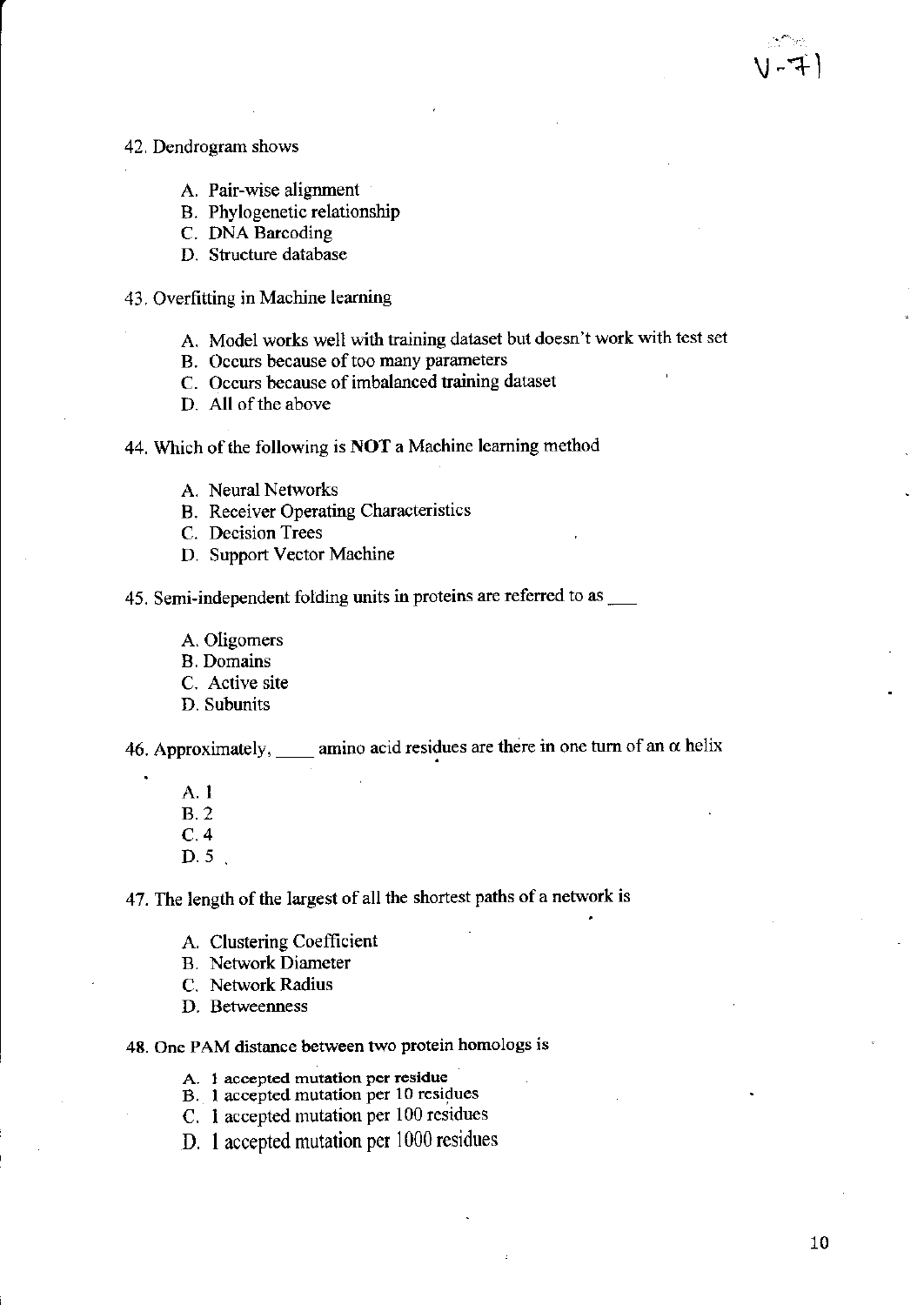# 49. Which of the following is TRUE regarding Energy minimization?

- A. Energy minimization is a random search process
- B. Energy minimization uses gradient based methods
- C. Energy minimization is nothing but a grid-search method
- D. All of the above
- 50. Stable interaction between a drug and its receptor is characlerized by all the interactions given below. However, of these is the strongest.
	- A. Ionic bonding
	- B. Hydrogen bonding
	- C. hydrophobic contact
	- D. Van der Waals' interaction
- 51. Of the following statements about docking algorithms \_\_\_\_\_ is **FALSE** 
	- A. Docking methods provide one unique solution.
	- B. Docking methods incorporating ligand flexibility are common.
	- C. Exploring search space is a major computational overhead.

D. Crystal structures of complexes are still the best validation methods for docking methods.

- 52. Which agent acts directly on the cell membrane of the microorganisms affecting its permeability
	- A. Penicillin
	- B. Nystatin
	- C. Tetracycline
	- D. Erythromycin
- 53. Monte Carlo Simulation is a
	- A. Systamatic search method
	- B. Random/Stochoistic search Method
	- C. Deterministic search method
	- D. Tabu Local Search method

#### 54. How many protein coding genes constitute the human genome?

- A. More than I million
- B. Approximately 60,000
- C. Approximately 24,000
- D. Approximately 1,00,000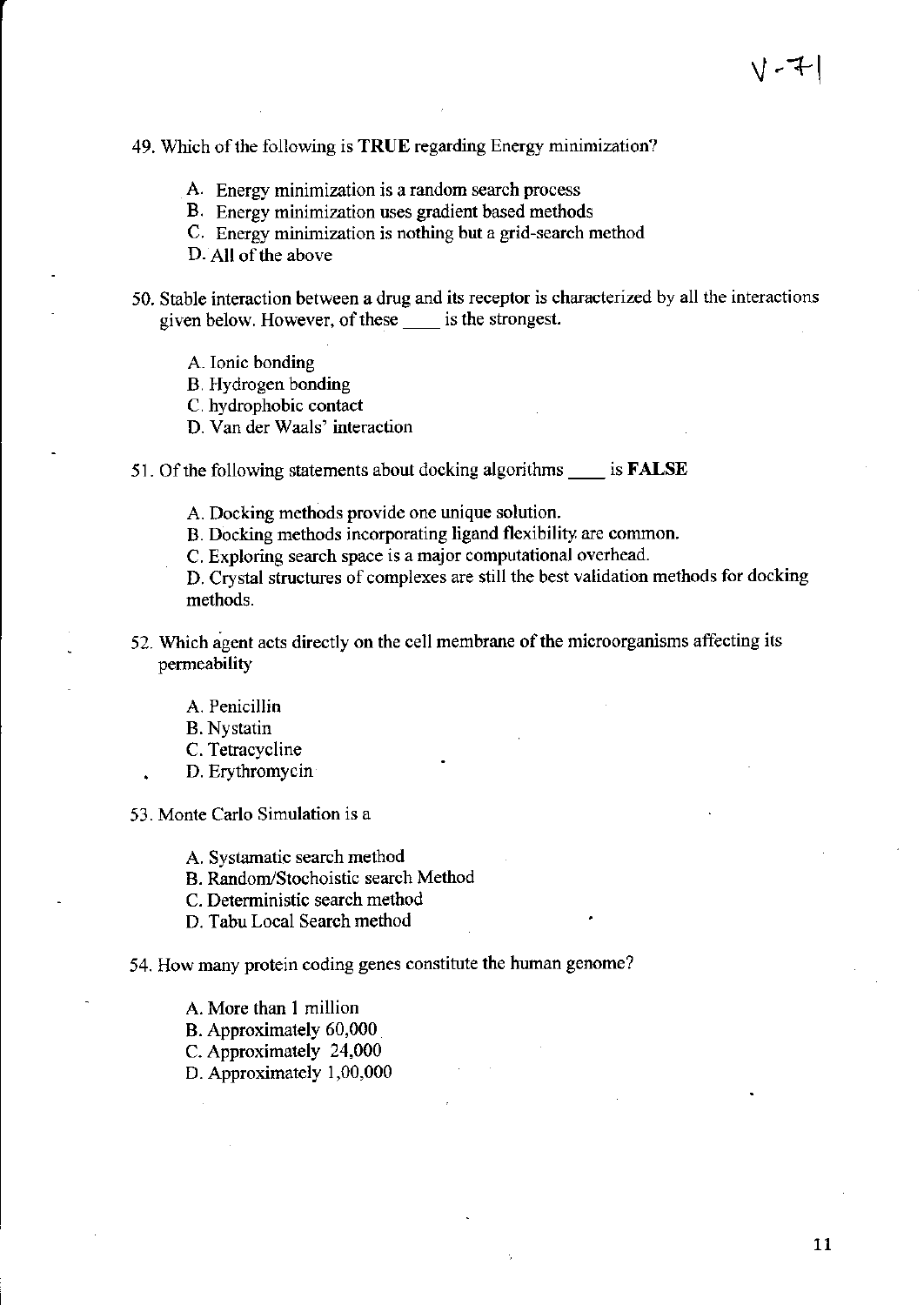- 55. The protein folds having only one experimentally determined structure are referred to as
	- A. Orphan folds
	- B. Single folds
	- C. Special folds
	- D. Super folds
- 56. Total energy calculated for a homology model using a force-field is -1000Kcal/mole. Does this mean that the homology model is correct, given that the template total energy is also of the same value.

A. No. Empirical energy values are not at all the indicators of quality of structures without the knowledge of the energy surface of that molecule

B. Yes. Because the energy value is so low

C. Yes. This energy is same as that of the template

D. No. Total energy of the homology model should be less that of the template

- 57. In pyrosequencing the DNA templates to be sequenced are immobilized in the microwells, and in each cycle the four dNTPs are incubated one at a time for polymerisation, followed by detection of release of pyrophosphate from one of the incorporated dNTPs. Such technology can have a problem with
	- A. Sequencing DNA fragments longer than 200 bases
	- B. Sequencing of interspersed repeats
	- C. Correct detection of incorporated purines due the triple hydrogen bond
	- D. Sequencing of tandem repeat of single nucleotide
- 58. RNAseq is used for
	- A. Finding differentially expressed genes between two conditions
	- B. To obtain profile of gene activity across the life cycle (gene expression atlas)

C. Improving structural annotation (location of genes/isoforms) of respective genome D. All of the above

59. Use of clustering techniques in a gene expression analysis involving multiple samples is

typically used for finding genes that are

- A. Upregulated
- B. Downregulated
- C. Coexpressed
- D. Highly expressed
- 60. A type of DNA repeat used in molecular genetics for mapping traits is

A. Simple sequence repeats (SSR)

B. Macrosatellites

C. Long terminal repeats (LTR)

D. AIU rcpeats

( ) - マー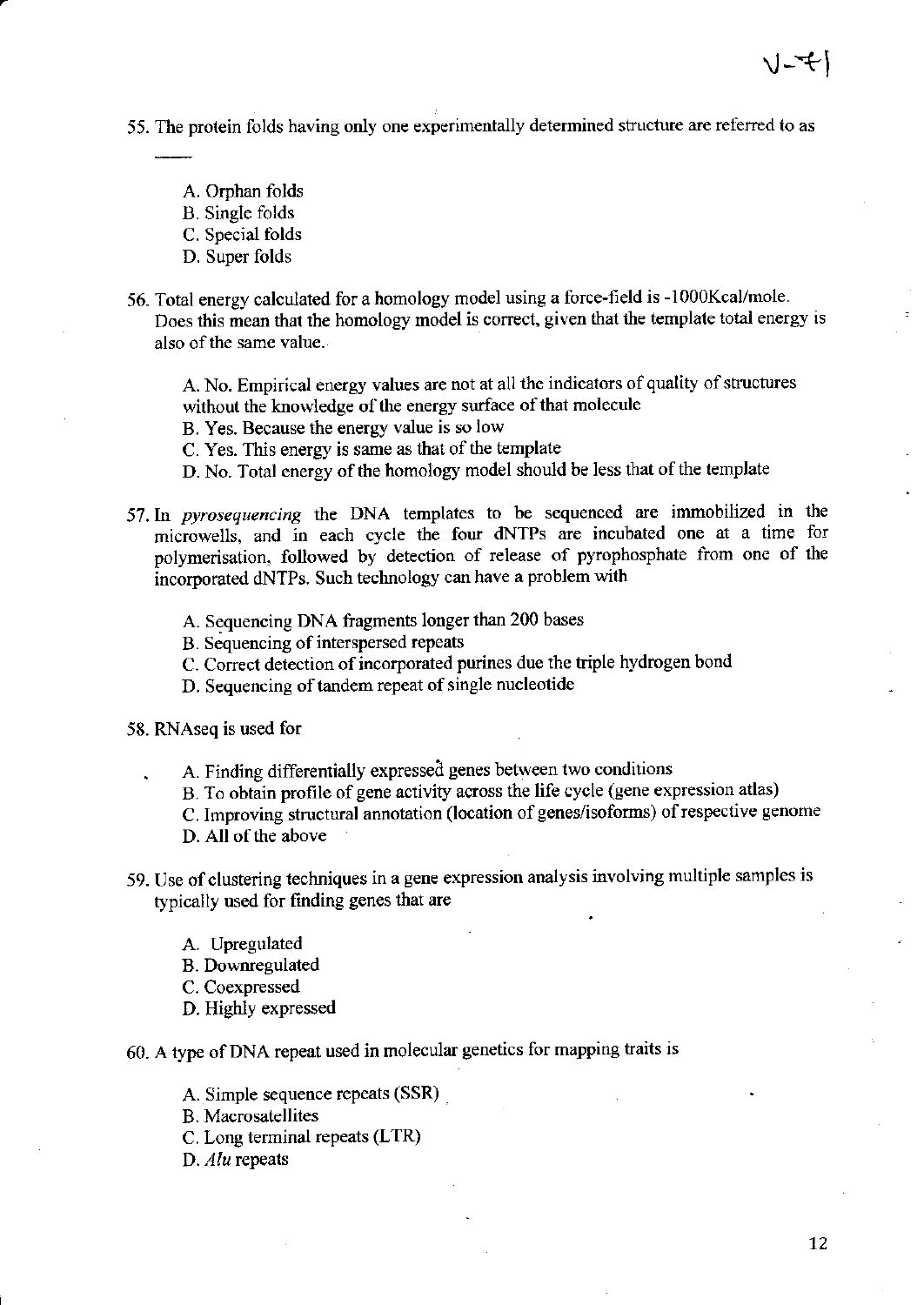- 6l . Metagenomics is study of
	- A. Cenomes available in public databases
	- B. Mixture of genomes of a community
	- C. Genomes for discovery of metabolites
	- D. Variation in genomes across a population
- 62. A low resolution map having information about the spacing between specific, short segments of DNA, on top of which the sequence-level information can be assembled is known as
	- A. Genetic map of genome
	- B. Chromosome map of genome
	- C. Physical map of genome
	- D. Optical map of genome
- 63. Genes, arising due to speciation, and performing same function, are
	- A. Orthologs
	- B. Pamlogs
	- C. Analogs
	- D. Conserved gene
- 64. Proteins destined to be secreted move through the secretory pathway in the following order: The correct order of transport of protein in a secretory pathway is
	- A. cytoplasm-SER lumen-RER lumen-cis Golgi-median Golgi-trans Golgi-vesiclesfusion of vesicles with plasma membrane-exocytosis
	- B. cytoplasm-RER lumen-cis Golgi-median Colgi-trans Golgi-vesicles-fusion of vesicles with plasma membrane-exocytosis
	- C. cytoplasm- vesicles -SER lumen-RER lumen-cis Golgi-median Golgi-trans Golgi-fusion of vesicles with plasma membrane-exocytosis
	- D. cytoplasm- RER lumen-trans Golgi -median Golgi-cis Golgi -vesicles-fusion of vesicles with plasma membrane-exocytosis
- 65. Yarnanaka factors are highly expressed in embryonic stem (ES) cells, and their overexpression can induce pluripotency in both mouse and human somatic cells. What are those four factors?
	- A. Oct3/4, Sox2, nanog, c-Myc
	- B. fox3, Sox2, Klf4, c-Myc
	- C. Oct3/4, Sox2, Klf4, c-Myc
	- D. Oct3/4, Sox2, Klf4, ascorbic acid

 $V_{\mathbb{C}}$ 7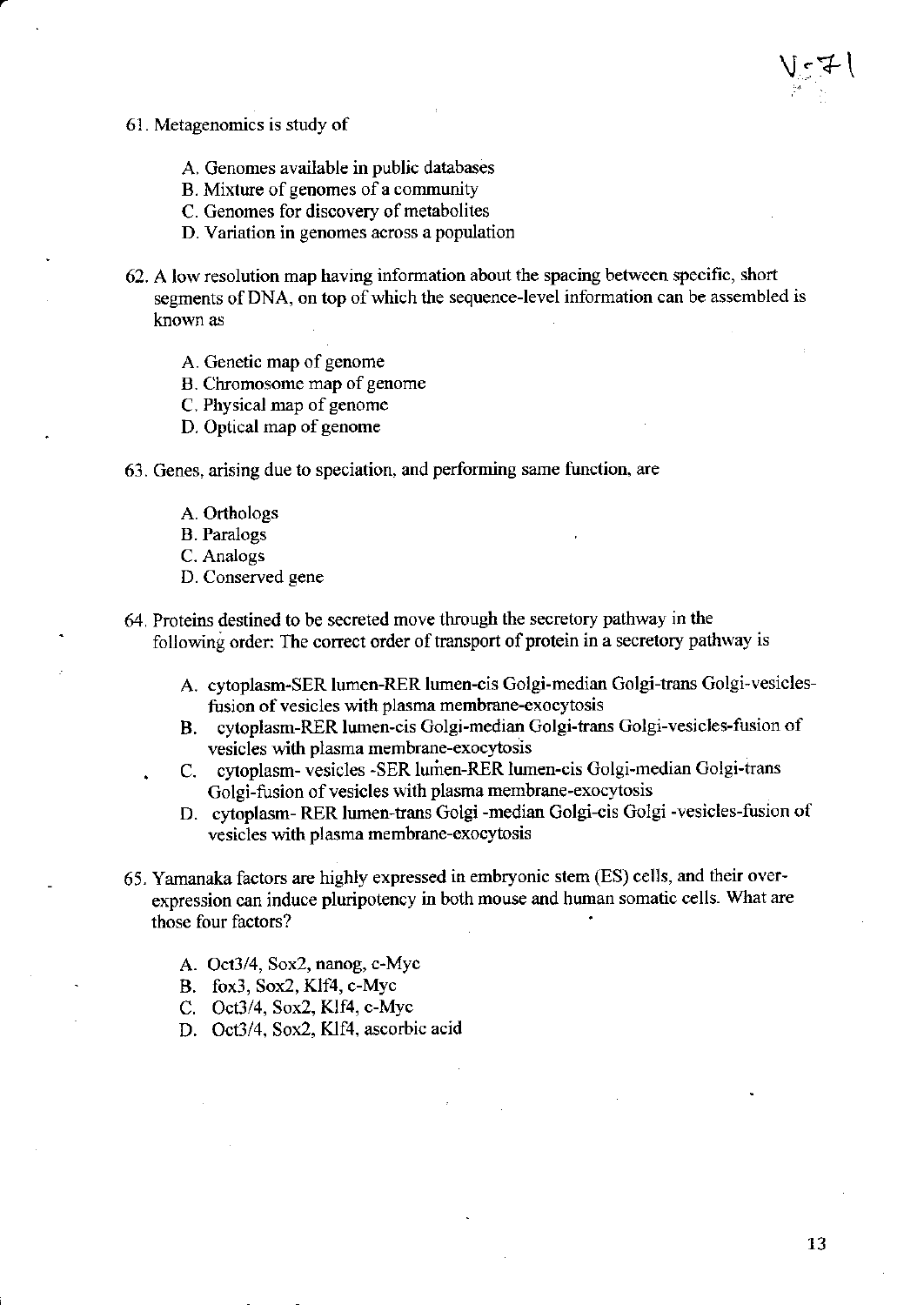- 66. Retinoblastoma (Rb) acts as tumour suppressor and it is dysfunctional in seveml cancers. Which of the following is correct regarding Rb tumor suppressor protein?
	- A. It interacts E2F transcription factor and prevents cell from entering S phase until a mitogenic signal is received
	- B. Its activation phosphorylated by Cdk
	- C. It is a transcription factor
	- D. When a mitogenic signal is received, it binds the transcription factor E2F and thus stimulates the cell to enter S phase
- 67. Which of the following plays a major role in extrinsic cell death pathway?
	- A. G protein coupled receptor signalling
	- B. TRADD

c. IRS-l

- D. Protein-kinase C
- 68. Changing three amino acids in a particular enzyme increases its catalytic efficiency. Which of the following methods can be used to change those three amino acids?
	- A. PCR
	- B. Gene knockout
	- C. Site directed mutagenesis
	- D. Knock in particular protein
- 69. A protein.X is synthesized and is degraded. The ODE for modeling this system is given  $\mathbf{b} \mathbf{v}$ (where,  $[X]$  = concentration of X, Nx = number of X molecules, t= time,  $X'$  =  $dX/dt$ , k1 and  $k2$  = rate constants for synthesis and degradation of the protein respectively)

A.  $X' = k1 - k2*Nx$ B.  $X' = k1 + k2 * [X]$ c.  $X' = k1 - k2*[X]$ D.  $X' = -k1 - k2* [X]$ 

- 70. An enzyme E is processing a substrate S at a rate vl; the ODE describing this biochemical reaction comprises of  $\_\_\_\_\$ as state variable and  $\_\_\_\_\_\$ as parameter
	- A. Enzyme concentration; substrate concentration
	- B. Substrate concentration; enzyme concentration
	- C. Number of substrate molecules; enzyme concentration
	- D. Substrate concentration; number of enzyme molecules